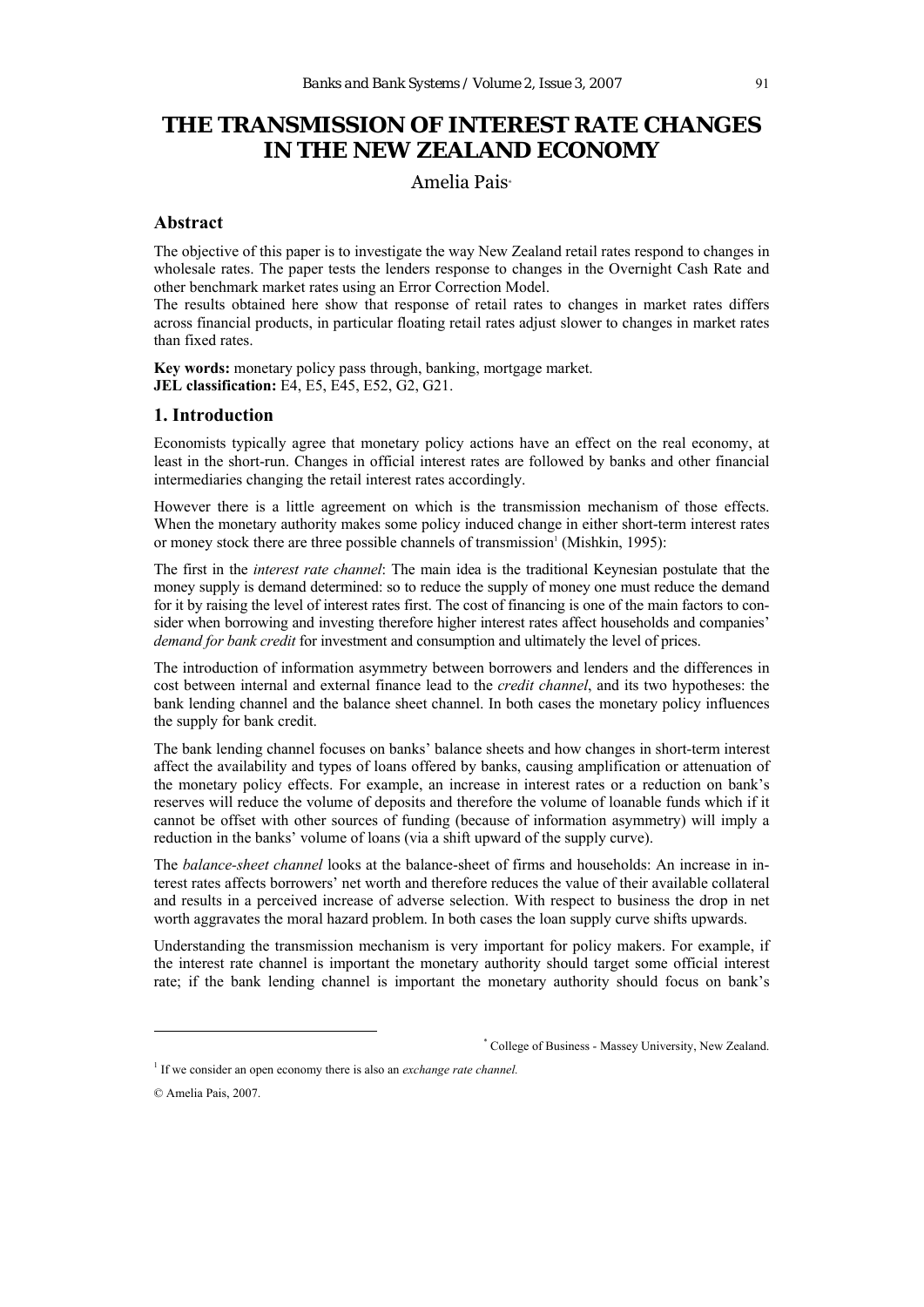balance sheets; in any case banks play a very important role in the transmission of the monetary policy, therefore analysing the way banks set interest rates contributes to understand the transmission mechanism.

This paper attempts to provide some evidence on the transmission of the monetary policy in the New Zealand economy by investigating the speed and extent of adjustment of fixed and floating mortgage rates to changes in the Overnight Cash Rate (OCR) and other market rates.

The next section provides a short summary of the relevant literature. Section 3 describes the operation of the NZ monetary policy. Section 4 describes the data and the Error Correction Methodology. Section 5 reports and analyses the econometric results, and Section 6 concludes.

#### **2. Literature Review**

There is a big body of literature which looks at interest rate pass-through in different economies and for different financial products.

Most of the research finds that retail interest rates are sticky, i.e. when the monetary authority changes the interest rate retail rates take time to respond and in some cases there is an incomplete pass-through of the initial impulse on the interest rate.

In general two aspects of the banking sector have an effect on the pass through of monetary policy changes to retail rates: competition and innovations in the market. Cottarelli and Kourelis (1994) found that the pass-through is not the same across countries and structural parameters such as competitive structure of the market (costs of switching a bank), individual bank policies in relation to market share, deposit structure, business cycle, credit risk and interest rate volatility make the pass-through incomplete. They found that interest rates are quite sticky in the short run and possibly also in the long run. For example they explain deposit interest rate stickiness as a consequence of an economy's competitive structure. Banks deposit interest rate will not respond to the changes in official rates if the market is very competitive because the marginally better interest rate does not compensate for the high switching costs.

In less competitive markets banks might act in a collusive manner and therefore reaching a new equilibrium after a change in market rates only happens slowly. In addition, the degree of contestability of the banking market affects the level of competition and therefore the pass-through (Hannan and Berger, 1991; Neumark and Sharpe, 1992; Angbazo, 1997; Hannan, 1997; Wong, 1997; and Corvoisier and Gropp, 2001).

Banks will also try to exploit consumer inertia and consumers' own perception of switching costs which they deem inaccurately too high (Klemperer, 1987).

The banks might also want to avoid high sunk and/or menu costs, which would be incurred every time a change in rate has to be administered and advertised to new and existing customers; the banks might only pass-through rate changes when the revenues from changing the rate are greater than the costs of changing and/or when changes are considered more permanent (i.e. not likely to be reversed in the short-term) (Lowe and Rohling, 1992; and Nabar et al., 1993).

Increase in competition narrows banks lending margins and makes them more responsive to market rates which should increase the speed and the degree of the pass through.

Financial innovation, especially innovations in the funding side like securitisation should also make retail lending more responsive to market rates (Ryding, 1990; Kolari, Fraser and Anari, 1998; and Pais, 2005. Alternatively a depository institution which is mainly funded with core deposits (less responsive to market interest rates) is less exposed to market rates and can delay passing increases in market rates to borrowers, i.e. the depository lender is in a better position to offer risk sharing opportunities to their borrowers, which is typical of traditional bank lending<sup>1</sup>.

<sup>1&</sup>lt;br><sup>1</sup> Berlin and Mester (1999) propose a model in which banks' liability structure explains banks' relationship lending, in particular interest rate smoothing. They suggest that core deposits, which are mostly inelastic, protect banks from economic shocks; that protection permits bank to insulate borrowers against exogenous credit shocks.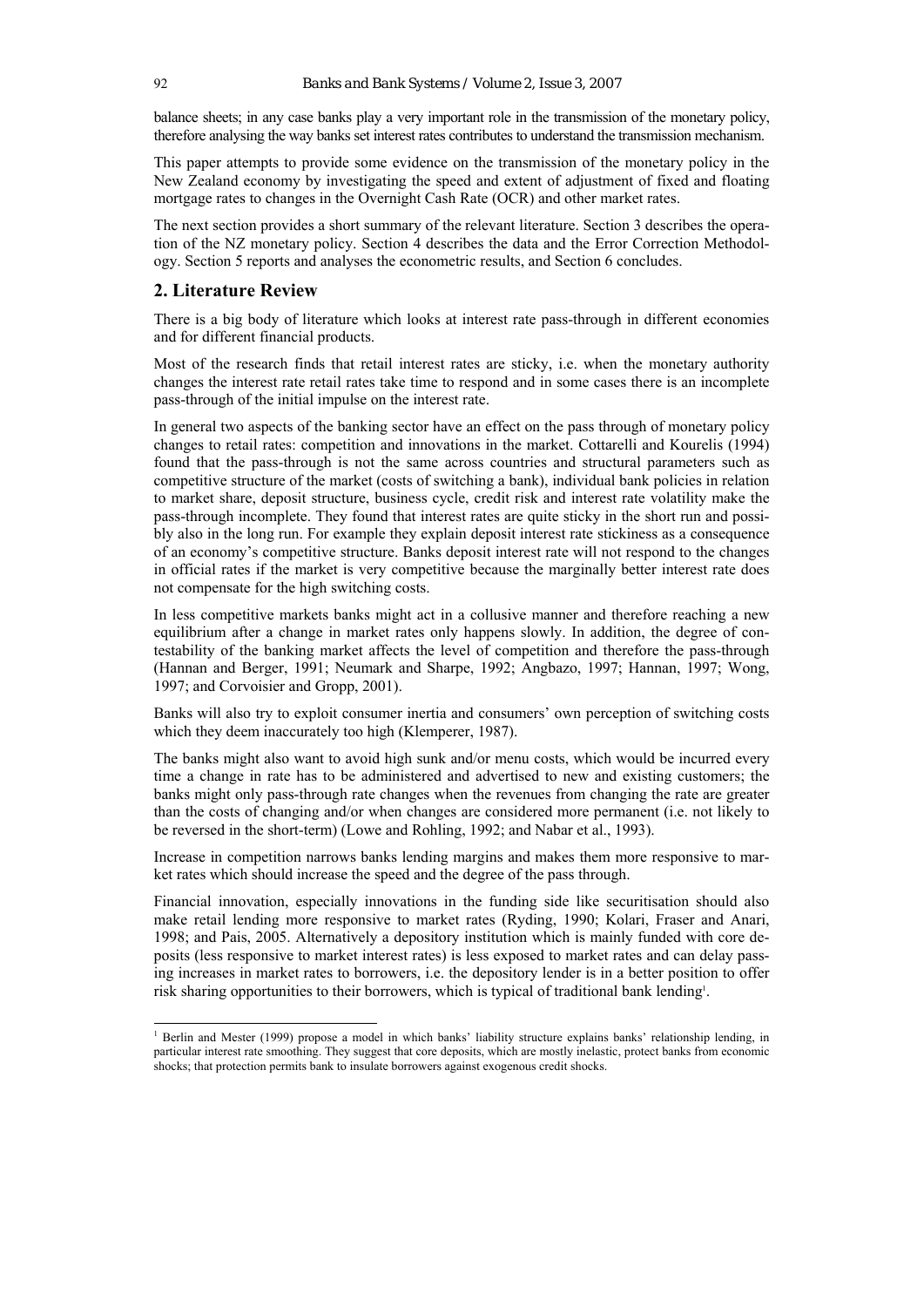# **3. NZ Monetary Policy**

Since March 1999, the Reserve Bank of New Zealand implements its monetary policy by setting the Official Cash Rate. Banks can borrow and lend overnight from the Reserve Bank at 0.25% above and below the OCR respectively. The Reserve Bank reviews the OCR eight times a year; if there are exceptional circumstances, the Reserve Bank might change the OCR out of the normal timetable

According to the Reserve Bank: "..by setting the OCR, the Reserve Bank is able to substantially influence short-term interest rates, such as the 90-day bill rate, floating mortgages and the like". "The key point is that the Reserve Bank is able to lend or borrow overnight money in whatever volumes are needed to hold the market interest rate at the Bank's OCR level. By controlling shortterm interest rates in this way, the Reserve Bank can influence short-term demand in the economy". "The OCR was introduced as a device to implement monetary policy in March 1999. Compared to earlier systems used by the Reserve Bank, it is simpler and more easily understood" (RBNZ Fact Sheet no. 4).

In the New Zealand case the monetary authority is concerned with the interest rate pass-through from short term interest rate decisions to wholesale market rates across all the range of maturities and also to banks' retail lending rates. The monetary policy operates more efficiently the faster and the more complete the pass-through is.

Mortgage markets are of crucial importance for the of the monetary policy operation. A residential mortgage is usually the largest financial commitment for most of the households, and their house is the largest asset. A buoyant property market has effects on household consumption and investment because home owners feel wealthier, and also because many of them will realise a part of the increase in net worth by borrowing more against the equity in the home. When households feel wealthier they will increase consumption and that will push prices up. The effect on overall inflation is quite considerable as private consumption represents a large chunk of GDP (over 60% in New Zealand-Bollard (2004)).

Household borrowing represents more than 50% of the aggregate loan portfolio of New Zealand financial institutions, and residential mortgages accounts for 90% of the total household borrowing (RBNZ Financial Stability Report May, 2005). Housing and the mortgage market are also important for the financial stability of the whole economy as a prolonged boom in the housing sector makes banks and households more vulnerable to a fall in housing prices which can ultimately lead to an economy wide recession. Consequently the RBNZ regards the efficient transmission of changes on the OCR to mortgage rates as essential for the operation of the monetary policy. Given the dominant role of the banks in the mortgage sector banks play a very important role in the transmission of the monetary policy.

Two characteristics of the New Zealand banking system may have an impact on the effectiveness of the monetary policy: first, the New Zealand savings rate is very low and the banks heavily rely on overseas borrowing (see Figure 1); second, the banking sector is mostly foreign-owned and a significant part of their overseas funding comes for their parents banks, which also explains the NZ banks' low levels of liquidity (Tripe, 2004). This means that the relevant wholesale rate is outside the control of the monetary authority

#### **4. Description of Data and Methodology**

#### *4.1. The Choice of Market Rate*

Mortgage markets are of crucial importance for the operation of the monetary policy. The first one is the OCR, which is the tool used by the RBNZ to implement the monetary policy: According to the bank: "no commercial bank is likely to offer short-term loans at a rate significantly higher than the Official Cash Rate. That's because other banks would undercut that, using credit from the Reserve Bank. Similarly a bank is not likely to lend short-term at below the OCR because the same bank can lend to the Reserve Bank and receive interest at the OCR level".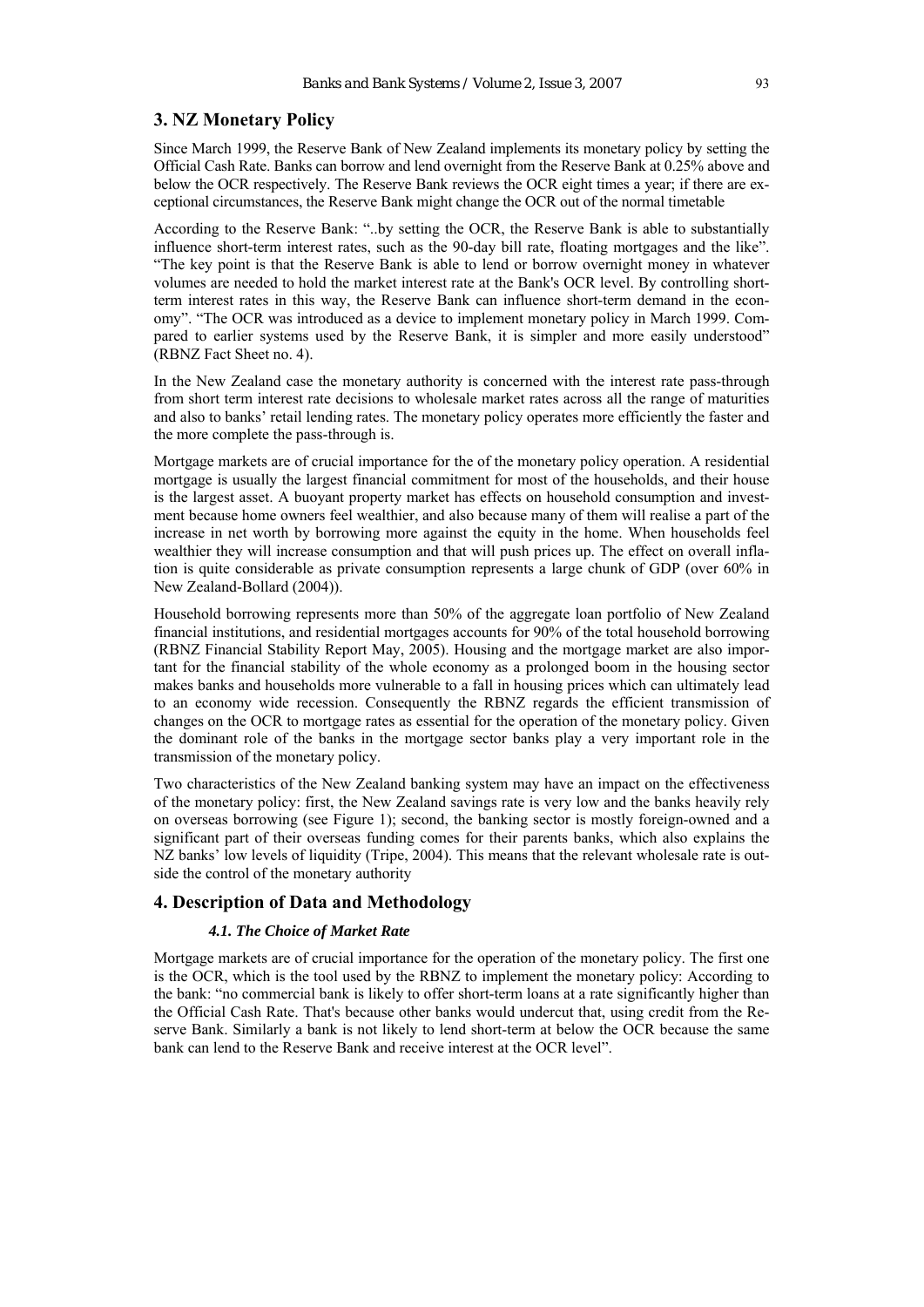The second rate examined is the 90 day bill rate; the commercial bill market is used by banks as a tool to fund assets and price liabilities, therefore it can be considered like the marginal cost of funds for banks who want to maximise profits.

This paper also looks at the 5-year fixed mortgages. Banks fund fixed rate mortgages in the international bond market, and they use interest rate swaps to hedge the interest rate risk created by the mismatch between their floating liabilities and fixed rate assets. Therefore the market rate for this segment is the 5-year swap rate.

The comparison of the degree and extent of pass-through from market rates to fixed and floating rate mortgages will help to understand the type of competition in the mortgage market.

#### *4.2. The Mortgage Rates*

To examine and compare how different banks set mortgage rates the *Investment Research Group* database is used. This database contains information on weekly rates and other characteristics of mortgage products (i.e. whether fixed or floating) offered by all the New Zealand mortgage lenders. The data cover the period between January 2000 and May 2004. Unfortunately there are some gaps in the data so to maximise the number of observations per lender, the econometric analysis is limited to the banks reported in Table 1.

The sample includes the five (now four<sup>1</sup>) systemically<sup>2</sup> important banks: BNZ, ASB, ANZ, National Bank, and Westpac. These banks are all foreign-owned and account for 85% of the total assets of the banking sector. (RBNZ *Financial Stability Report,* November 2004). It also includes Kiwibank and TSB Bank, two small New Zealand owned banks; BankDirect, which is a branchless bank owned by ASB; and AMP Banking and HSBC, two wholesale banks. This sample represents over 99% of banks share of the mortgage market<sup>3</sup> (see Table 1).

The use of individual bank data allows the examination of differences in pricing behaviour amongst banks and also avoids problems of aggregate data.

The NZ mortgage market is currently dominated by fixed rate mortgages (see Table 2), especially since 2003: at the beginning of 2000 floating mortgages accounted for around 43% of the market; this ratio has being slowly falling since January 2003 and it currently stands at around 20%.

The empirical analysis looks at two sectors of the mortgage market: floating mortgages and 5-year mortgages. Investigating the pricing of floating-rate mortgages is important because this is the sector where one would expect to observe a closer relationship between the mortgage rate and the OCR. The paper also looks at the 5-year mortgages offered by the same banks to examine pricing differentials between the two sectors, i.e. whether banks have a heterogeneous behaviour dependent on competition conditions in different market sectors.

#### *4.3. Methodology: Cointegration and Error-Correction Models*

Error-correction models (ECMs) allow the identification of long-run relationships between economic variables. The time-path of cointegrated variables is affected by the fact that they must always return to their long-run equilibrium. If the variables considered are interest rates, the ECM can be used to measure the extent and speed at which one interest rate adjusts to changes in other rates. It is assumed that there is a long-run linear relationship between mortgage interest rates and the market rates. If the gap between those rates gets too "large" relative to the long-run equilibrium, then the mortgage rate has to change to close the gap. The short-run dynamics between the

 $\overline{a}$ 

<sup>&</sup>lt;sup>1</sup> National Bank was purchased by ANZ in December 2003.

<sup>&</sup>lt;sup>2</sup> "A systemically important bank is one whose size and nature of business is such that their failure and inability to operate could spread and cause damage to the financial system as a whole. The Reserve Bank's definition of a systemically important bank is one whose liabilities net of amounts due to related parties exceed \$10 billion" (RBNZ News Releases November 2004). No bank lenders, i.e financial institutions, building societies and credit unions account for around 5% of the mortgage market ( Money, Credit and Financial Statistics- RBNZ).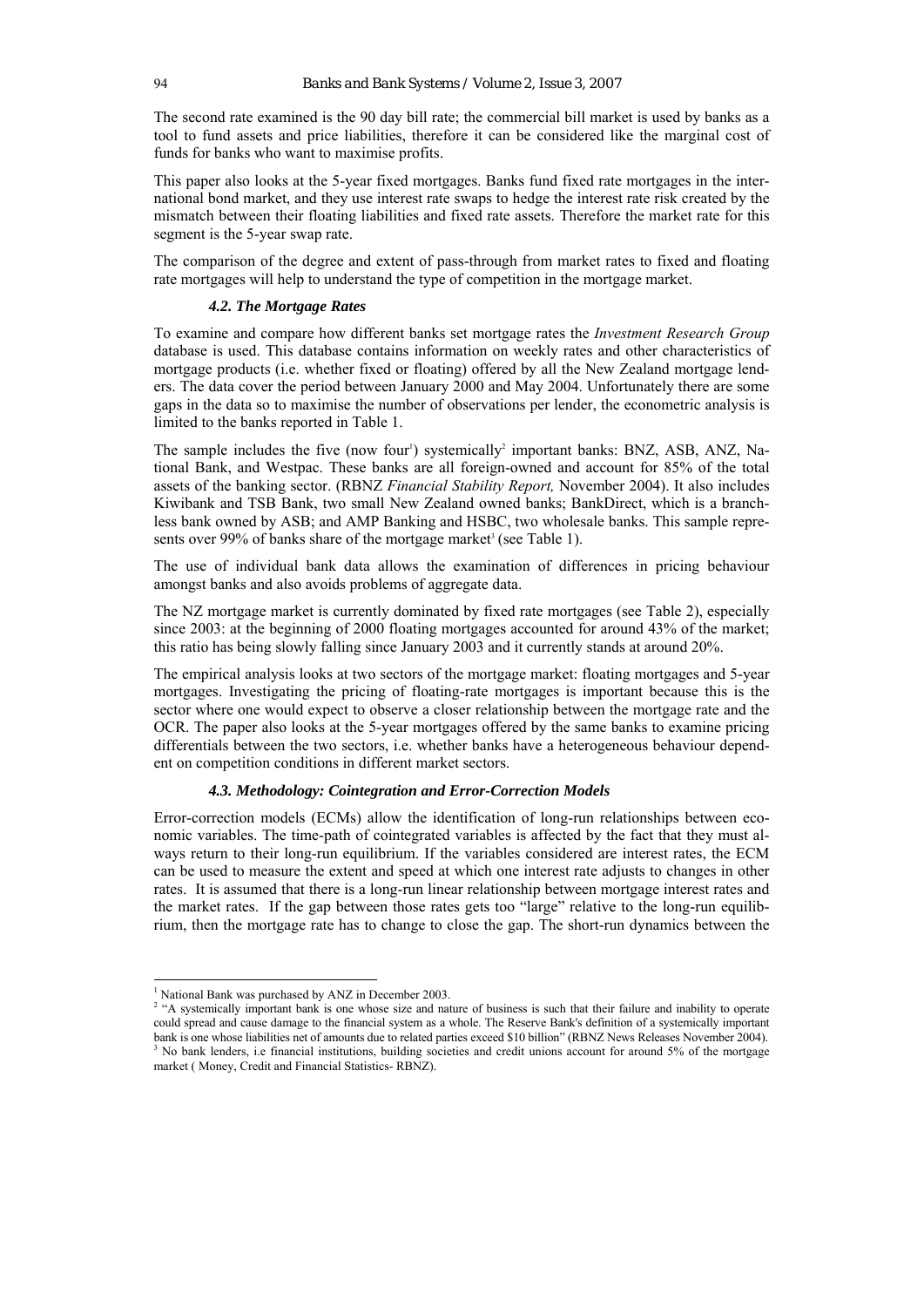variables is therefore influenced by deviations from the long-run relationship, since the system has to converge to the long-run equilibrium.

A more formal exposition is as follows.

If two economic series  $(y_t \text{ and } x_t)$  are integrated of order 1 [I(1)], there might be a linear combination between them which is stable around some fixed value (Greene, 1993), i.e., the linear combination might be stationary,  $[I(0)]$ :

$$
\varepsilon_t = y_t - \beta x_t, \tag{1}
$$

where  $\epsilon$  is the error  $\beta$  is a vector of parameters.

If the error term is stationary, the series is said to be cointegrated and the vector [1, -*ß*] is the *cointegrating* vector.

The hypothesis to be tested here is that in a competitive mortgage market there is a long-run equilibrium relationship between the market rates (either OCR, 90-day bill rate or the 5-year swap) and either floating or five year fixed mortgage rates respectively. If the mortgage rates deviate from such equilibrium, economic forces will restore it to the long-term level. Equation (2) represents the long-term equilibrium between mortgage and market rates.

$$
M_{it} = C_i + B^* R_t \tag{2}
$$

where

 $M_{it}$  is the mortgage rate charged by the *i*th lender at time t,  $R_t$  is the market interest rate, *CI* is a constant, and *B* is a coefficient.

Restating equation (1) in terms of interest rates results in the following expression:

 $e_{it} = M_{it} - B^* R_t - C_i$  (3)

where

 $e_{it}$  is the "error" in the mortgage rate offered by the *i*th lender at time t.

If mortgage rates are cointegrated with capital market rates,  $e_{it}$  will be a stationary process.

Testing for cointegration requires that the time series involved are I[1] processes. Augmented Dickey-Fuller (ADF)<sup>1</sup> tests were conducted on all of the lenders' mortgages rates and market rates. The null hypothesis of nonstationarity could not be rejected at the 95% level for all the series, except for HSBC floating rate mortgages.

The Johansen maximum likelihood procedure is employed to test for the presence of cointegration relationships among the variables. This method is based on modeling the nonstationary time series using a vector autoregressive approach (VAR).

Vector  $z_t$  is defined as a (Nx1) vector of n endogenous variables; it is possible to model  $z_t$  as a VAR:

$$
z_t = A_1 z_{t-1} + \dots + A_p z_{t-p} + \alpha + T + u_t, \tag{4}
$$

where *Ai* is a (NxN) matrix of parameters,  $\alpha$  is a vector of constants,

 $\overline{a}$ 

<sup>&</sup>lt;sup>1</sup> Dickey and Fuller (1979).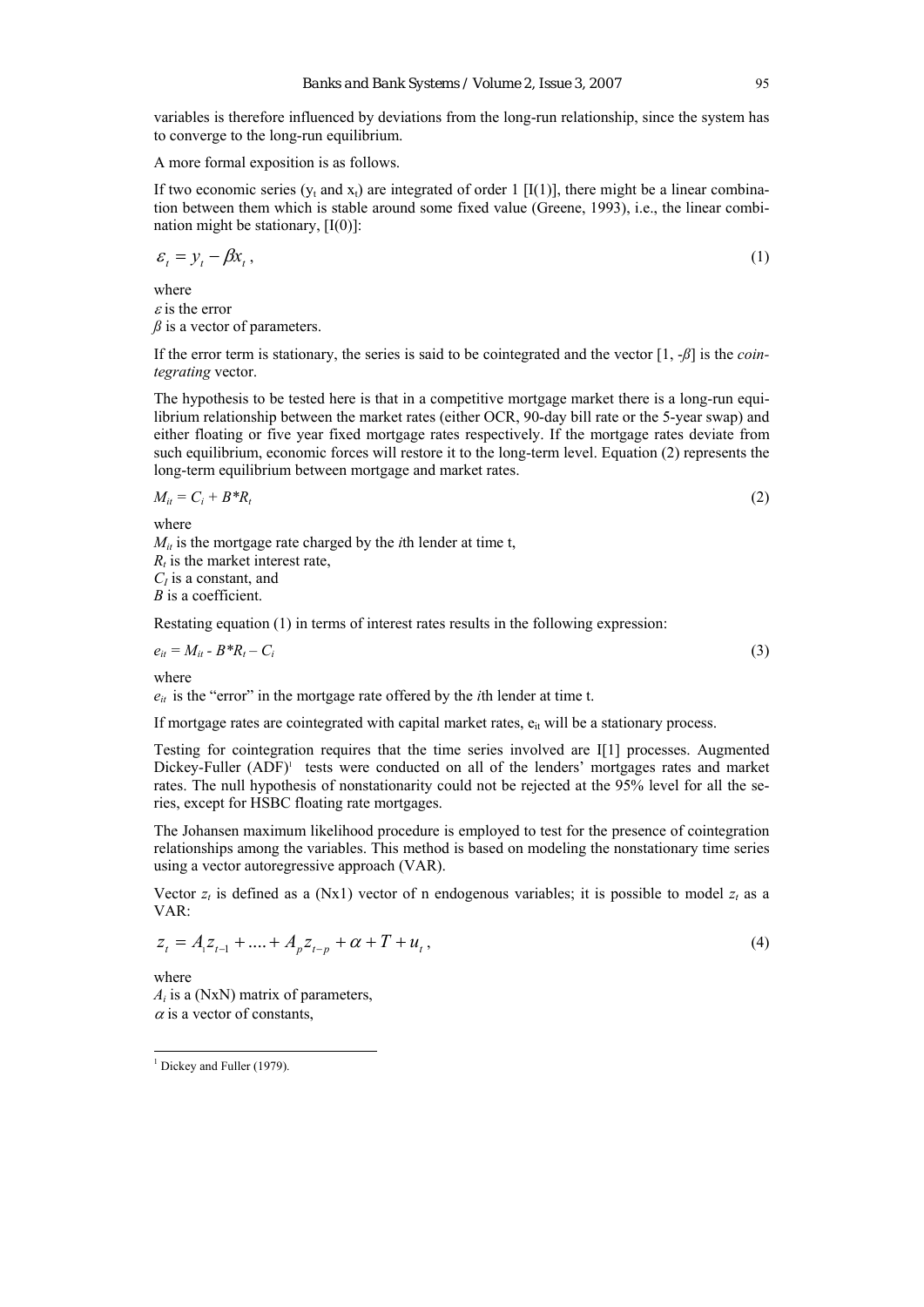*ut* is a vector of Gaussian errors, and *T*=1*..t* is a time trend.

Each variable is therefore regressed on past lagged values of itself, lagged values of the other variables, and if required, a constant and a time trend. All regressions have the same explanatory variables. For each mortgage lender, the vector  $z_i = (M_i, R_i)$ , is defined and modelled as a VAR.

This equation can be transformed into a vector error-correction which separates long-run from short-run effects.

$$
\Delta z_t = \Gamma_1 \Delta z_{t-1} + \dots + \Gamma_{p-1} \Delta z_{t-p} + \Pi z_{t-p+1} + \alpha + T + u_t, \tag{5}
$$

where

 $\Gamma_1$ ,  $\Gamma_{p-1}$ , and  $\Pi$  are matrices of unknown parameters.

The Johansen method focuses in the matrix Π. Equation (5) is estimated subject to the restriction that  $\Pi$  has reduced rank, i.e.  $r<\mathbb{N}$ . The rank " $r$ " of  $\Pi$  will be the number of cointegrating relationships among the variables in  $z<sub>t</sub>$ . The rank of the matrix is equal to the number of its non-zero characteristic roots (eigenvalues), which is equal to the number of non-zero of columns of  $v$ , the speed of adjustment. If this restriction is not met, then there is no cointegrating relationship.

If  $\Pi$  has reduced rank then there is a representation of  $\Pi$  such that

 $\Pi = \alpha \beta'$ , (6)

Π is the "long-run" "levels" solution where α, which is called the adjustment matrix, represents the speed of adjustment of the variables with respect to a shock in the system; and  $\beta$ , which is called the cointegrating matrix, is a matrix of long-run coefficients representing the cointegrating relationships and ensuring that the system returns to the long-run equilibrium.

Prior to estimating the number of cointegrating relationships and cointegrating vectors, the order of VAR for each equation must be determined. The lag length represents the length of adjustment to deviations from the log-run equilibrium. Choosing the appropriate order is done by using a model selection criterion: the Akaike Information Criterion, the Schwarz Bayesian Criterion or by log-likelihood tests. The results from the three criteria are usually consistent: if there are inconsistencies the lowest order VAR is chosen to avoid possible over-parameterization. A high VAR order indicates that disturbances to the system work their way through it very slowly.

Once the order of the VAR is known the number of cointegrating relationships in each VAR is estimated. This is equal to "*r*", the rank of the matrix of coefficients of the "levels" variables (Π) in equation (5).

To determine the number of cointegrating relationships in each VAR, the Johansen method performs two types of tests: the "maximum eigenvalue statistic" and the "trace statistic". The "maximum eigenvalue statistic" tests the null hypothesis of

H<sub>0</sub>: Rank  $(\Pi) = r$ 

Against the alternative

H<sub>a</sub>: Rank  $(\Pi) = r+1$ 

Whereas the "trace statistic" uses the alternative

H<sub>a</sub>: Rank (Π) >  $r+1$ 

Tables 2, 4 and 6 present the results of such estimations for the selected order VAR. The results are reported with an intercept in the VAR, but not a time trend, because it was found not to be statistically significant in earlier regressions. The existence of one cointegrating relationship could not be rejected in all cases but two, the Kiwibank floating rate and both the OCR and the 90-day bill rate.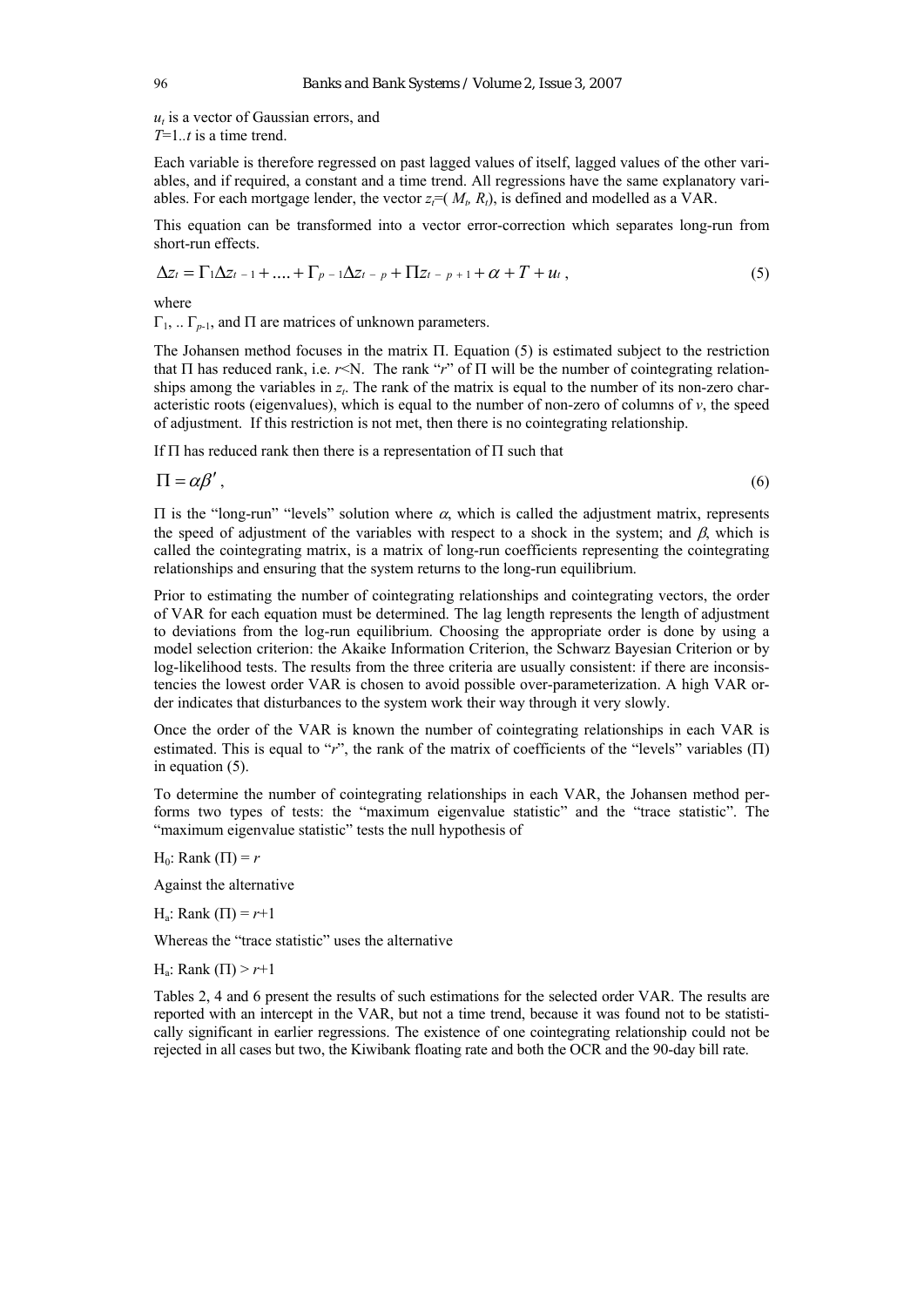The F-test for serial correlation indicates the presence of serial correlation in the residuals of the regressions for the *TSB* and the OCR and NB and the five year swap. The Johansen method requires Gaussian residuals. To correct for serial correlation different order VARs were tried. Unfortunately increasing the order of the VAR failed to show a cointegrating relationship between the rates.

The cointegrating vectors are estimated using maximum likelihood. The Johansen method does not impose normalization of one of the coefficients when estimating the number of cointegrating relationships. However to make economic sense of the cointegrating parameters one variable must be assigned a coefficient of unity. Normalization is done by dividing all coefficients by the one chosen to be normalized. Following equation (3) a value of unity is assigned to the mortgage rate coefficient<sup>1</sup>.

Tables 3, 5 and 7 report the cointegrating vectors for all mortgage rates. These cointegrating vectors represent the long-run relationship between mortgage rates and the market rate. They also report the error correction form of the cointegrating relationships in the VAR model. The error correction form shows the short-run dynamics of the system. The dependent variable is the weekly change in mortgage rates. The coefficient for ecm(-1) shows the speed of adjustment to the longrun equilibrium within one week.

All the coefficients for the ecm(-1) variable have the correct sign and are highly significant.

Table 8 shows percentage of error corrected each week for each retail rate and corresponding market rate. It is obtained dividing the coefficient for ecm(-1) by the order of VAR.

#### **5. Analysis of Results**

 $\overline{a}$ 

In a competitive market the coefficient for the money market rate would be expected to be close to unity, indicating that changes in the lenders' marginal costs of funds are immediately and completely passed to the borrowers.

Unity coefficient tests were conducted for all the lenders. For the 5-year equations the hypothesis of unity coefficients cannot be rejected for any of the lenders. For the OCR equations the hypothesis of unity coefficients cannot be rejected for all the lenders except for AMP and ASB. For the 90 day equations the hypothesis of unity coefficients cannot be rejected for all the lenders except for ANZ and WP.

For the OCR and 90-day equations all the intercept terms are around 2 and significant. A coefficient of less than unity coupled with a large positive intercept indicates those firms are engaging in interest rate smoothing: this is very typical of depository institutions funded with core deposits which are less exposed to market rates and can delay passing increases in market rates to borrowers.

For the 5-year swap equations the intercept terms are much smaller and non significant except for ASB, BD and WP. Smaller intercepts and coefficient closer to unity indicate that the 5-year mortgage rate responds faster to changes in market rates than the floating mortgage rates.

Floating rate mortgages adjust very slowly to changes in the OCR: only around 2.5% of the error is closed in one week, so it takes around 40 weeks for the pass-through to be completed. Although floating mortgages and the OCR move together there are persistent deviations because of low speed of adjustment.

The banks rate setting is heterogeneous; there is some evidence of segmentation because the 5 year fixed market seems much more competitive than the floating one. This could indicate the absence of menu costs (which should affect all rates equally) which are sometimes used to explain why banks do not pass rate changes immediately.

<sup>&</sup>lt;sup>1</sup> In equation 3:  $e_{it} = M_{it} - B^*Ir_t - C_i$ , so the coefficient for the mortgage rate,  $M_{it}$ , is already unity.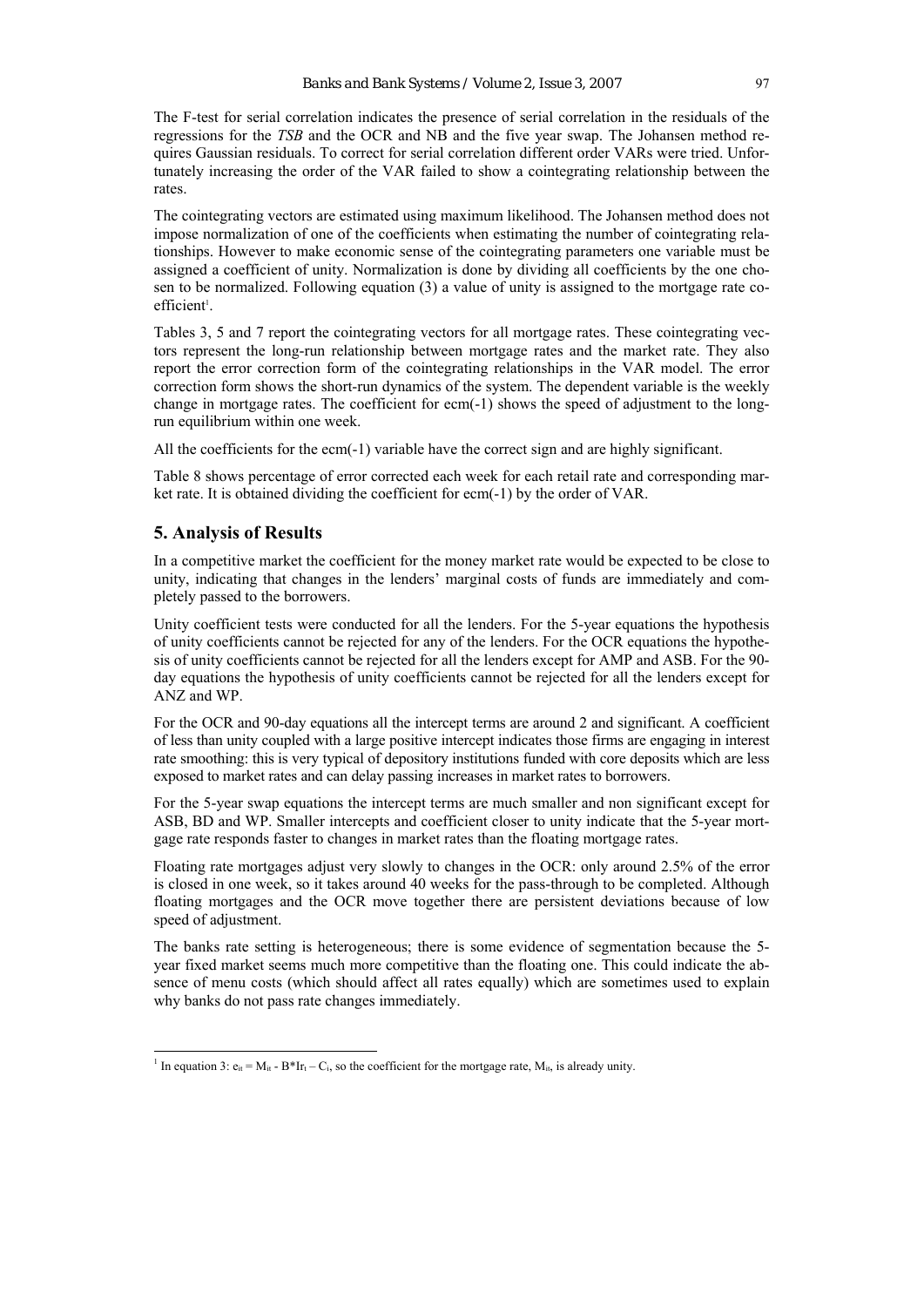# **6. Conclusions**

The objective of this paper was to examine the transmission of interest rate changes in New Zealand. The paper examines the adjustment of different mortgage rates to changes in market rates using Error Correction methodology.

There are four important results:

- 1. Floating rate mortgages adjust very slowly to wholesale rate changes. As a consequence the percentage corrected each week is very small for floating rate mortgages and the changes in the OCR and 90-day bill rates.
- 2. The long-run pass-through is nearly 100% for both fixed and floating mortgages but there are differences across banks and markets.
- 3. The equations for the floating rate mortgages have large intercepts which indicates banks include a large mark up on their pricing for mortgages.
- 4. There seems to be a degree of market segmentation: the 5-year fixed mortgages market is much more competitive than the floating segment.

The implications of the above findings for the effective operation of the monetary policy are quite significant. Floating rate mortgages seem to be priced off the 90-day bill rate; possibly the Reserve Bank of New Zealand should do open market operation selling and buying in the 90-day bill market. The 90-day market anticipates the next monetary policy action making policy implementation more difficult.

Fixed mortgages (which currently dominate the mortgage market) are mainly funded offshore, so the relevant rates are out of reach for the RBNZ.

Could there be a balance-sheet channel for the transmission of the monetary policy? Housing inflation is more important to households net-worth than increases in OCR, which anyway are not reflected in retail rates. Also for banks the value of collateral keeps increasing so they face less adverse selection.

Could there be a bank lending channel? Bank lending channel hypothesis relies on deposit insurance, which does not exist in New Zealand. NZ Banks depend heavily on wholesale funding, particularly offshore (only about 50% of funding from retail). This wholesale funding is mostly shortterm: frequent re-pricing reduces information asymmetries, but also makes the funding very responsive to changes in banks quality. But on the other hand, NZ banks are very illiquid when compared with other banks.

Is the OCR working? On the 10th of February 2006, the RBNZ and the Treasury published a joint report looking at possible ancillary tools that the Reserve Bank could use to improve the transmission of the monetary policy, specially with regard to the housing market and residential mortgage lending. The RBNZ was concerned with the speed and extent of the pass-through of OCR increases to mortgage rates. The slow adjustment means that a tightening in monetary policy takes a long time to produce results and it makes difficult for the bank to read the market: "if we mis-read the lags there is the risk that policy tightening undertaking now will start to bite just at the point when domestic demand is already cooling" (RBNZ, *Monetary Policy Statement*, December 2005).

However from the point of view of financial stability a higher responsiveness of retail rates to market rates could be undesirable: a more complete pass-through implies that the rates of retail loans are not protected from economic shocks, and there could be more macroeconomic volatility.

#### **References**

- 1. ALTUNBAS, Y. (2001). Efficiency in European banking, *European Economic Review*, 45(10), 1931-1955.
- 2. ANGBAZO, L. (1997). Commercial bank net interest margins, default risk, interest-rate risk, and off balance sheet banking, *Journal of Banking and Finance*, 21, 55-87.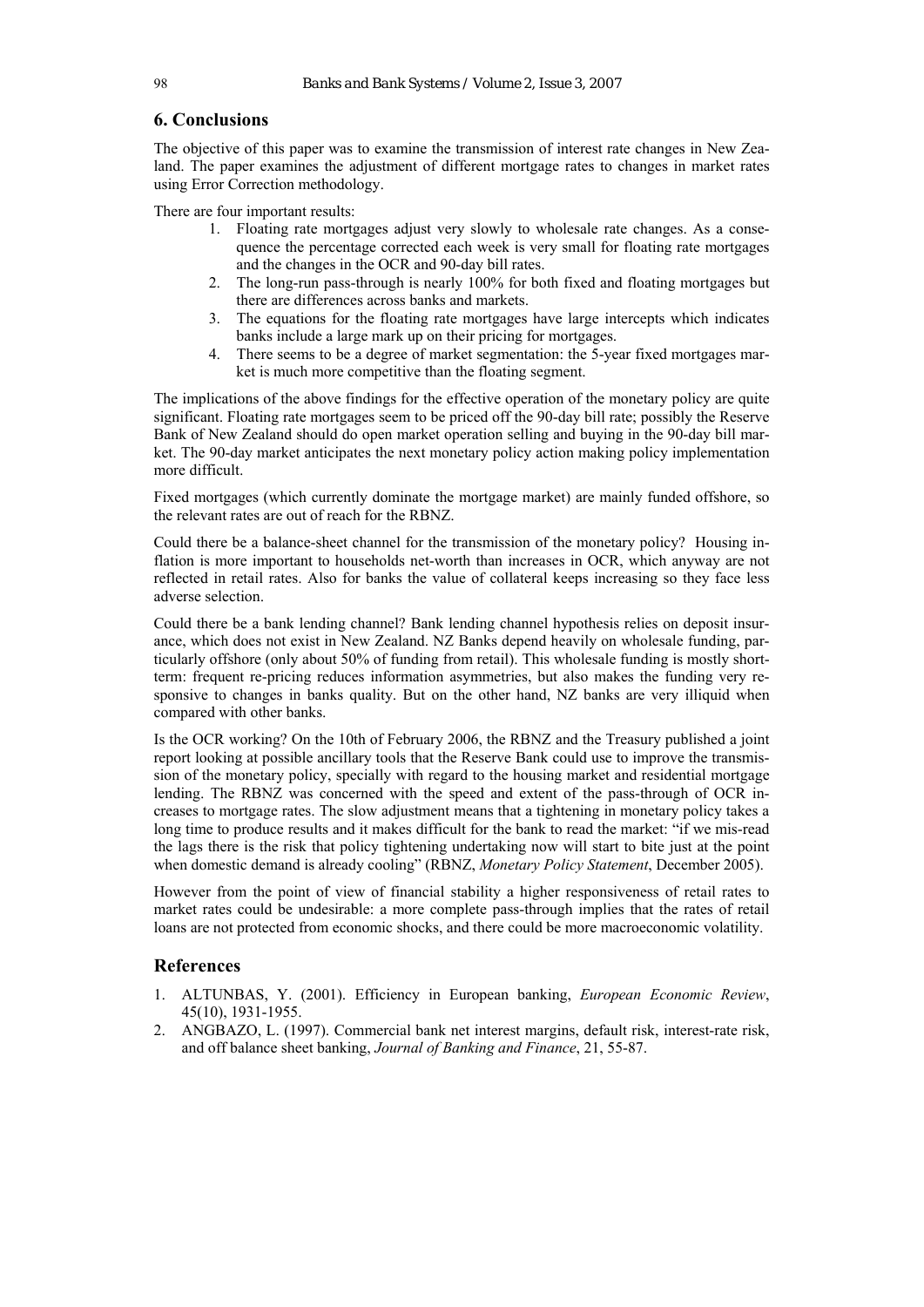- 3. ANGELONI, I. AND M. EHRMANN (2003). Monetary transmission in the euro area: early evidence, *Economic Policy*, 18(37), 469-501. BERLIN, M. and MESTER, L. (1999): "Deposit and Relationship Lending", *Review of Financial Studies* 1999 - volume 12, issue 3, pp. 579-607.
- 4. BERNANKE B.S. and GERTLER, M. (1995). "Inside the Black Box: The Credit Cahneel of Monetary Transmission", *The Journal of Economic Perspectives,* Vol. 9, No. 4, Autumn, 1995.
- 5. BIS, 1994, *National Differences in Interest Rate Transmission*, March, Basel: Bank for International Settlements.
- 6. BOLLARD, A (2004). "What is Happening in the Property Sector?" , *Reserve Bank Bulletin"*,September 2004.
- 7. CORVOISIER, S. AND R. GROPP (2002). Bank concentration and retail interest rates, *Journal of Banking and Finance*, 26(11).
- 8. ENDERS, W. (1995). *Applied econometric Time Series*, John Wiley & Sons, USA 1995.
- 9. HAMILTON, J.D. (1994). *Time Series Analysis*, Princeton University Press, Princeton, 1994.
- 10. HANNAN, T. AND A. BERGER (1991)/ The rigidity of prices: evidence from the banking industry, *American Economic Review*, 81, 938-45.
- 11. HANNAN, T.H. (1997) Market share inequality, the number of competitors, and the HHI: an examination of bank pricing, *Review of Industrial Organization*, 12, 23-35.
- 12. HARRIS, R. (1995). Using cointegration analysis in Econometric Modeling, Prentice Hall/ Harvester Wheatsheaf, Hertfordshire, 1995.
- 13. HEFFERNAN, S.A. (1993). "Competition in British Retail Banking", *Journal of Financial Services Research*, number 7, 1993.
- 14. HEFFERNAN, S.A. (1997). "Modeling British Interest Rate Adjustment: An Error Correction Approach", *Economica*, number 64, 1997.
- 15. HEFFERNAN, S.A. (2002). "How do UK financial institutions really price their banking products?" *Journal of Banking and Finance*, forthcoming.
- 16. FREDERIC S. MISHKIN (1995). "Symposium on the Monetary Transmission Mechanism", *The Journal of Economic Perspectives*, Vol. 9, No. 4. (Autumn, 1995).
- 17. GREENE, W.H. (1993). *Econometric Analysis,* Prentice Hall International 1993.
- 18. KOLARI, J.W., FRASER, D. and ANARI, A. (1998). "The Effects of Securitisation on Mortgage Market Yields: A Cointegration Analysis", *Real Estate Economics* Volume 26, 1998.
- 19. KLEMPERER, P. (1987). Markets with consumer switching costs, *Quarterly Journal of Economics*, 102, 375-394.
- 20. LOWE, P. AND T. ROHLING (1992). Loan rate stickiness: theory and evidence, *Research Discussion Paper*, 9206, Reserve Bank of Australia.
- 21. NABAR, P.G., S.Y. PARK AND A. SAUNDERS (1993)/ Prime rate changes: is there an, advantage of being first?, *Journal of Business*, 66, 69-92.
- 22. NEUMARK, D. AND S. SHARPE (1992). Market structure and the nature of price rigidity: evidence from the market for consumer deposits, *Quarterly Journal of Economics*, 107, 657-80.
- 23. PAIS A. (2005). "Securitisation and Rate Setting in the UK Mortgage Market", AFA 2005 Conference Kuala Lumpur.
- 24. RESERVE BANK OF NEW ZEALAND (2005). *Financial Stability Report*, May 2005.
- 25. RESERVE BANK OF NEW ZEALAND (2005). *Financial Stability Report*, November 2005.
- 26. RESERVE BANK OF NEW ZEALAND (2005). *Monetary Policy Statement*, December 2005.
- 27. RESERVE BANK OF NEW ZEALAND AND THE TREASURY (2006). *Supplementary Stabilisation Instruments*, February 2006.
- 28. RYDING, J. (1990). "Housing Finance and the Transmission of Monetary Policy", *Federal Reserve Bank of New York Quarterly Review* 1990.
- 29. Tripe. D.W. (2004). "The New Zealand Banking System and the Balance of Payments". Paper for 8th New Zealand Finance Colloquium, Hamilton, January 2004.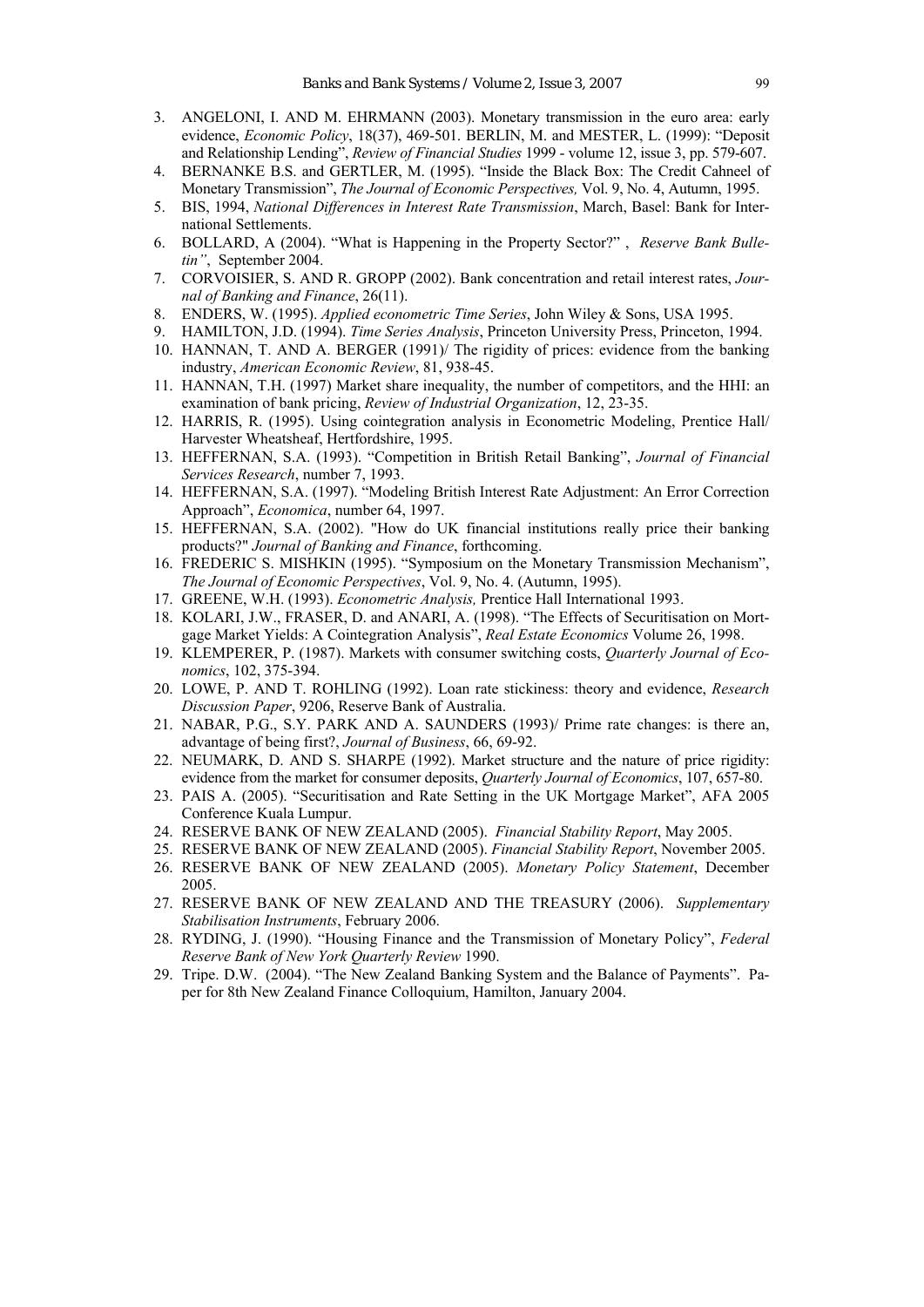

Fig. 1. Non-Resident Funding to Total Funding in the Banking Sector

Table 1

Banks included in the sample with their share of the mortgage market % Share of the Mortgage Market

| Banks included in this Sample |                        | 2000     | 2001     | 2002   | 2003   | 2004     |
|-------------------------------|------------------------|----------|----------|--------|--------|----------|
| <b>AMPBANK</b>                | AMP                    | 2.90%    | $3.00\%$ | 2.70%  | 2.20%  | $0.00\%$ |
| <b>ANZ</b>                    | <b>ANZ</b>             | 17.80%   | 17.20%   | 16.30% | 15.00% | 14.00%   |
| <b>ASB</b>                    | <b>ASB</b>             | 17.30%   | 18.80%   | 18.80% | 20.205 | 22.10%   |
| <b>BD</b>                     | <b>Bank Direct</b>     | na       | na       | na     | na     | na       |
| <b>BNZ</b>                    | Bank of New<br>Zealand | 15.10%   | 15.10%   | 15.40% | 15.50  | 15.80%   |
| <b>HSBC</b>                   | <b>HSBC</b>            | 1.10%    | 0.90%    | 1.10%  | 1.50%  | 3.20%    |
| <b>KIWIBANK</b>               | Kiwibank               | na       | na       | 0.01%  | 0.50%  | 1.00%    |
| <b>NB</b>                     | National Bank          | 22.30%   | 22.00%   | 23.00% | 23.10% | 22.10%   |
| TSB                           | TSB Bank               | $0.90\%$ | 1.00%    | 1.20%  | 1.20%  | 1.30%    |
| <b>WP</b>                     | Westpac                | 22.20%   | 21.50%   | 21.20% | 20.70% | 20.40%   |
| <b>Total for Sample</b>       |                        | 99.60%   | 99.50%   | 99.71% | 99.90% | 99.90%   |



Fig. 2. Market Share-Floating versus Fixed Mortgages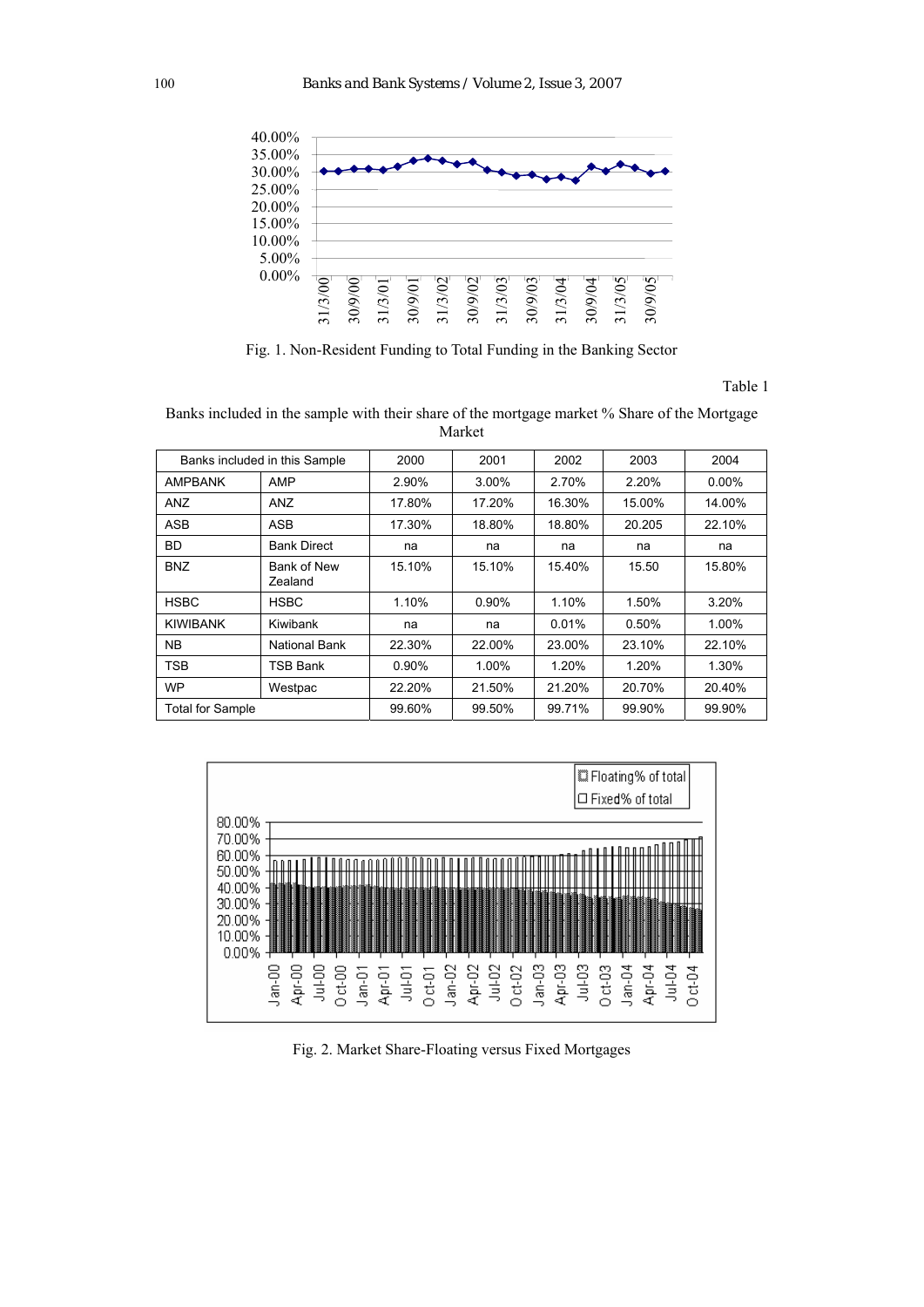

Fig. 3. OCR versus 90-day Bill Rate



Fig. 4. OCR versus 5-year swap



Fig. 5. OCR versus average mortgage rate (floating, 2 year fixed and 5 year fixed) and effective mortgage rate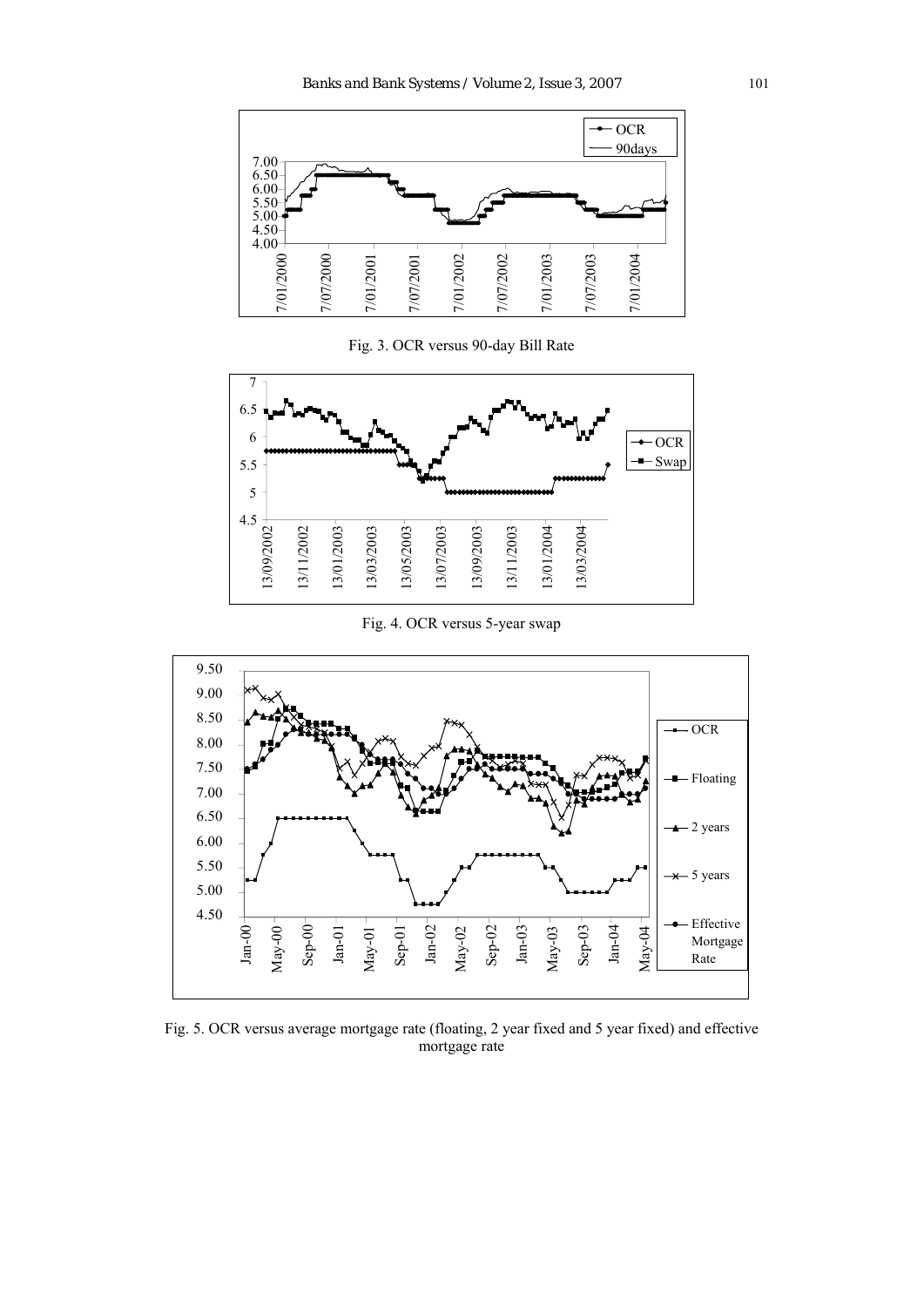102

| Error Correction Model for weekly variable mortgage rates of each financial institution and the OCR (the OLS estimates of each equation are based on White's Heteroskedasticity |                    |                    |                    |                    |                    |                    |                    |
|---------------------------------------------------------------------------------------------------------------------------------------------------------------------------------|--------------------|--------------------|--------------------|--------------------|--------------------|--------------------|--------------------|
| adjusted Standard Errors)                                                                                                                                                       |                    |                    |                    |                    |                    |                    |                    |
| Dependent Variable is DMORT                                                                                                                                                     |                    |                    |                    |                    |                    |                    |                    |
| P-values are in parentheses; * indicates significance at 90%; ** indicates significance at 95%.                                                                                 |                    |                    |                    |                    |                    |                    |                    |
|                                                                                                                                                                                 | <b>AMPBANK</b>     | ANZ                | <b>ASB</b>         | <b>BD</b>          | <b>BNZ</b>         | <b>NB</b>          | <b>WP</b>          |
| WPDMORT1                                                                                                                                                                        | $-0.2619*(0.04)$   | $-0.2949**$ (0.00) | $-0.3725**$ (0.00) | $-0.2630**$ (0.01) | $-0.2435**$ (0.02) | $-0.2693**$ (0.01) | $-0.4436**$ (0.00) |
| DOCR1                                                                                                                                                                           | $0.4663**$ (0.00)  | $0.7944**$ (0.00)  | $0.5957**$ (0.00)  | $0.4634**$ (0.04)  | $0.5876**$ (0.00)  | $0.5598**$ (0.00)  | $0.5084**$ (0.00)  |
| DMORT2                                                                                                                                                                          | $-0.4704**$ (0.00) | $-0.3484**$ (0.00) | $-0.3867**$ (0.00) |                    | $-0.3113**$ (0.00) | $-0.2897**$ (0/00) | $-0.3066**$ (0.00) |
| DOCR <sub>2</sub>                                                                                                                                                               | $0.2770*(0.08)$    | $0.3224**$ (0.00)  | $0.4402**$ (0.00)  |                    | $0.3267**$ (0.00)  | $0.3480**$ (0.00)  | $0.3462**$ (0.00)  |
| DMORT3                                                                                                                                                                          | $-0.2887**$ (0.01) | $-0.1380(0.18)$    | $-0.1800(0.12)$    |                    | $-0.0814(0.359)$   | $-0.1335(0.267)$   | $-0.0695(0.534)$   |
| DOCR3                                                                                                                                                                           | $0.3176*(0.10)$    | $0.3931**$ (0.00)  | $0.4318**$ (0.00)  |                    | $0.3277**$ (0.00)  | $0.3541**$ (0.00)  | $0.2393**$ (0.04)  |
| DMORT4                                                                                                                                                                          | $-0.1907*(0.08)$   | 0.0088(0.88)       | $-0.0847(0.26)$    |                    | $-0.1197(1.109)$   | $-0.0842(0.370)$   | $-0.09581(0.347)$  |
| DOCR4                                                                                                                                                                           | $0.2504**$ (0.03)  | $0.2523*(0.058)$   | $0.3272**$ (0.02)  |                    | $0.2522**$ (0.01)  | $0.2578**$ (0.00)  | $0.3162**$ (0.01)  |
| DMORT5                                                                                                                                                                          | $-0.2120*(0.06)$   |                    | 0.0281(0.00)       |                    | 0.03215(0.582)     | $0.0891*(0.09)$    | 0.03596(0.628)     |
| DOCR5                                                                                                                                                                           | $0.4179**$ (0.00)  |                    | $0.1562*(0.06)$    |                    | $0.1777**$ (0.03)  | 0.0968(0.135)      | $-0.1278(0.159)$   |
| DMORT6                                                                                                                                                                          | $-0.1930*(006)$    |                    |                    |                    |                    |                    |                    |
| DOCR6                                                                                                                                                                           | $0.2740**$ (0.03)  |                    |                    |                    |                    |                    |                    |
| DMORT7                                                                                                                                                                          | $-0.1583(0.12)$    |                    |                    |                    |                    |                    |                    |
| DOCR7                                                                                                                                                                           | $0.2415*(0.06)$    |                    |                    |                    |                    |                    |                    |
| DMORT8                                                                                                                                                                          | $-0.1150(0.23)$    |                    |                    |                    |                    |                    |                    |
| DOCR8                                                                                                                                                                           | $0.3302**$ (0.01)  |                    |                    |                    |                    |                    |                    |
| DMORT9                                                                                                                                                                          | $-0.0094(0.91)$    |                    |                    |                    |                    |                    |                    |
| DOCR9                                                                                                                                                                           | $0.2190*(0.06)$    |                    |                    |                    |                    |                    |                    |
| DMORT10                                                                                                                                                                         | $-0.0219(0.73)$    |                    |                    |                    |                    |                    |                    |
| DOCR10                                                                                                                                                                          | $0.2376*(0.053)$   |                    |                    |                    |                    |                    |                    |
| DMORT11                                                                                                                                                                         | $0.1113*(0.09)$    |                    |                    |                    |                    |                    |                    |
| DOCR11                                                                                                                                                                          | 0.1373(0.16)       |                    |                    |                    |                    |                    |                    |
| $ecm1(-1)$                                                                                                                                                                      | $-0.1135**$ (0.00) | $-0.1265**$ (0.05) | $-0.1487*(0.056)$  | $-0.1366**$ (0.04) | $-0.1376*(0.09)$   | $-0.1561(0.11)$    | $-0.1278(0.141)$   |
| order of VAR                                                                                                                                                                    | Var (12)           | Var(5)             | Var $(6)$          | Var(2)             | Var $(6)$          | Var $(6)$          | Var $(6)$          |
| Number of observations                                                                                                                                                          | 205                | 221                | 220                | 224                | 220                | 220                | 220                |
| R-Bar Squared                                                                                                                                                                   | 28%                | 37%                | 28%                | 15%                | 23%                | 24%                | 22%                |
| Serial Correlation (F version)                                                                                                                                                  | 1.43(0.232)        | 1.61(0.205)        | 0.0071(0.97)       | 0.33(0.564)        | 1.0040 (0.98)      | 0.022(0.882)       | 0.021(0.883)       |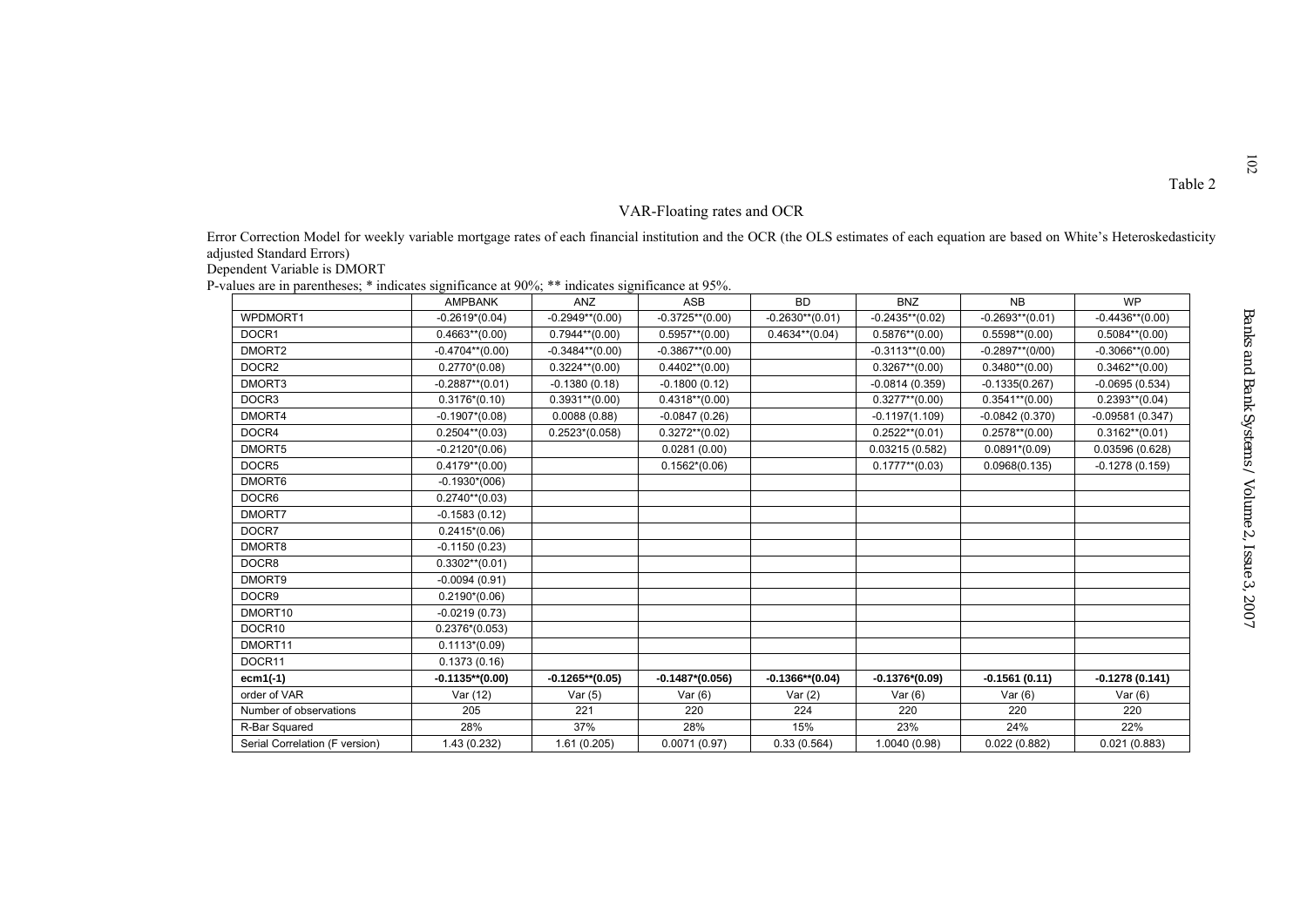# Cointegrating Vectors and Short Run Speed of Adjustment – Floating rates and OCR

Average – 13.53% St. dev – 1.43% Median – 13.66% \* indicates significance at 90% \*\* indicates significance at 95%

| Fin institution | Short-run speed of ad-<br>justment | Long-run relationship<br>$Mort_{it} = A_{it} + B_{it} * OCR_t$ |
|-----------------|------------------------------------|----------------------------------------------------------------|
| AMPBANK         | 11.35%                             | AMPBANK=5.25**+0.396*OCR                                       |
| <b>ANZ</b>      | 12.65%                             | ANZ=2.69**+0.881**OCR                                          |
| ASB             | 14.87%                             | ASB=2.75**+0.869**OCR                                          |
| <b>BD</b>       | 13.66%                             | BD=2.23**+0.904**OCR                                           |
| <b>BNZ</b>      | 13.76%                             | BNZ=2.74**+0.876**OCR                                          |
| <b>WPNB</b>     | 15.61%                             | NB=2.39**+0.973**OCR                                           |
| <b>WP</b>       | 12.78%                             | WP=2.52**+0.919**OCR                                           |

Table 4

# VAR – Floating rates and the 90-days Bill Rate

Error Correction Model for weekly variable mortgage rates of each financial institution and the 90-days bill rate (the OLS estimates of each equation are based on White's Heteroskedasticity adjusted Standard Errors) Dependent Variable is DMORT

p-values are in parentheses

\* indicates significance at 90%

\*\* indicates significance at 95%

|                                           | <b>AMPBANK</b>        | <b>ANZ</b>            | <b>ASB</b>            | <b>BD</b>             | <b>BNZ</b>            | <b>NB</b>             | <b>WP</b>             | <b>TSB</b>            |
|-------------------------------------------|-----------------------|-----------------------|-----------------------|-----------------------|-----------------------|-----------------------|-----------------------|-----------------------|
| DMORT1                                    | $-0.0558$<br>(0.51)   | $-0.666$<br>(0.32)    | $-0.1420*$<br>(0.07)  | $-0.2378**$<br>(0.00) | $-0.0864$<br>(0.30)   | $-0/0408$<br>(0.45)   | $-0.2347**$<br>(0/01) | $-0/4247**$<br>(0.00) |
| D90days1                                  | 0.2579<br>(0.15)      | 0.1090<br>(0.43)      | 0.2039<br>(0.238)     | $0.5573**$<br>(0.00)  | 0.1122<br>(0.49)      | 0.0645<br>(0.61)      | 0.2849<br>(0.18)      | $-0.1696$<br>(0.47)   |
| DMORT <sub>2</sub>                        | $-0.2240*$<br>(0.01)  |                       | $-0.1742**$<br>(0.00) | $-0.0687$<br>(0.310)  | $-0.1533**$<br>(0.01) |                       | $-0.1489**$<br>(0.01) | $-0.1974**$<br>(0.01) |
| D90days2                                  | $-0.2619$<br>(0.15)   |                       | $-0.0664$<br>(0.57)   | $-0.2296$<br>(0.24)   | $-0.0777$<br>(0.49)   |                       | $-0.0443$<br>(0.73)   | $-0.2111$<br>(0.44)   |
| DMORT3                                    |                       |                       | $-0.0158$<br>(0.763)  |                       | 0.0011<br>(0.98)      |                       |                       | $-0.0929$<br>(0.14)   |
| D90days3                                  |                       |                       | 0.2025<br>(0.20)      |                       | $0.3446**$<br>(0.01)  |                       |                       | $0.4211*$<br>(0.10)   |
| $ecm1(-1)$                                | $-0.2439**$<br>(0.00) | $-0.2485**$<br>(0.00) | $-0.2284**$<br>(0.00) | $-0.2945**$<br>(0.00) | $-0.2359**$<br>(0.00) | $-0/3338**$<br>(0/00) | $-0.3668**$<br>(0.00) | $-0/3651**$<br>(0.00) |
| order of VAR                              | Var(3)                | Var(2)                | Var(4)                | Var(3)                | Var(4)                | Var(2)                | Var(3)                | Var(4)                |
| number of<br>observations                 | 214                   | 224                   | 222                   | 223                   | 222                   | 224                   | 223                   | 222                   |
| R-Bar squared                             | 24%                   | 21%                   | 23%                   | 25%                   | 23%                   | 29%                   | 36%                   | 42%                   |
| Serial Correla-<br>tion on (F<br>version) | 0.17<br>(0.672)       | 214<br>(0.120)        | 245<br>(0.117)        | 0.0007<br>(0.00)      | 0.0040<br>(0.98)      | 0.375<br>(0.540)      | 1.388<br>(0.239)      | 0.461<br>(0.497)      |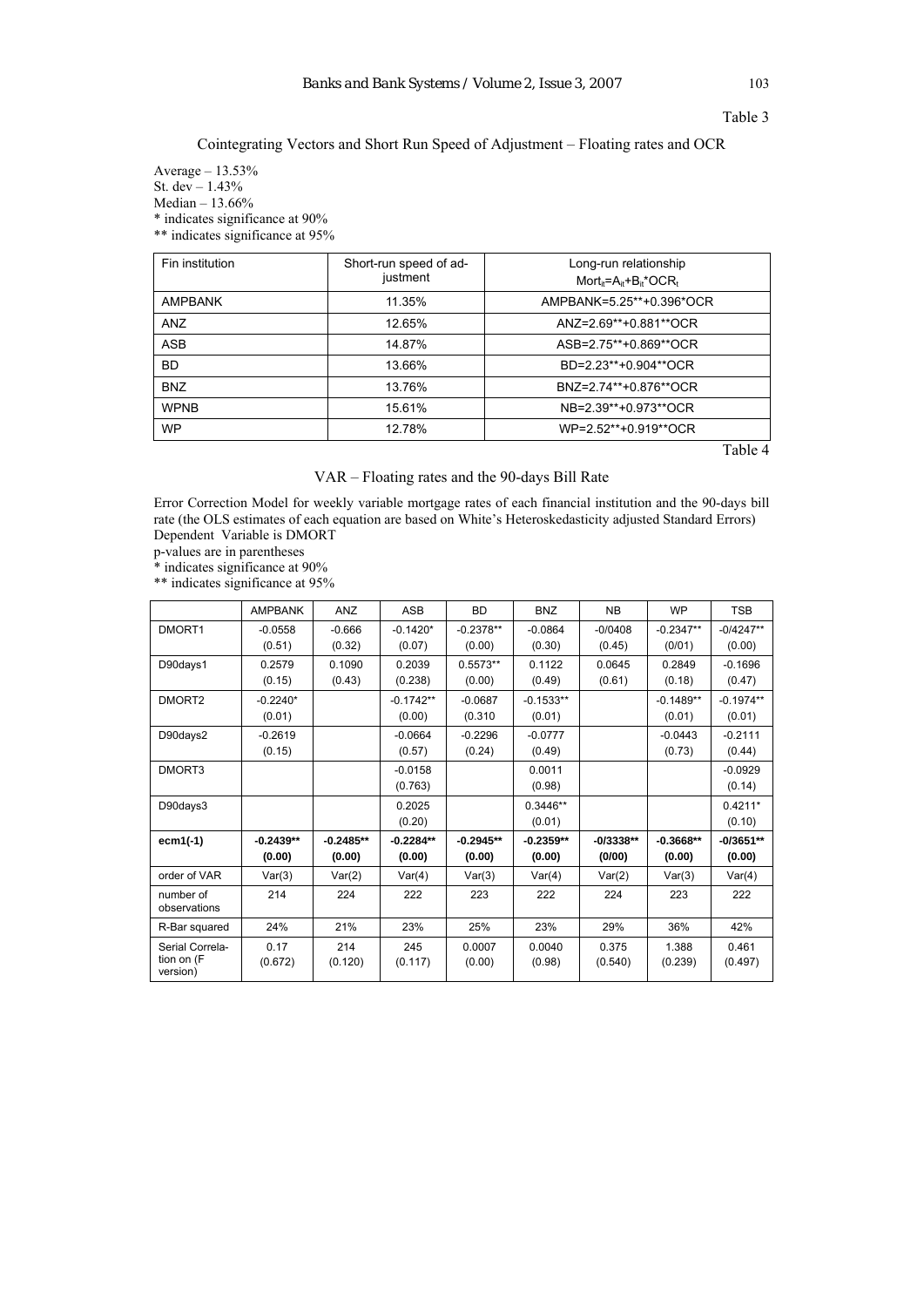#### Table 5

Cointegrating Vectors and Short Run Speed of Adjustment – Floating rates and the 90-Day Bill Rate

Average – 28.93% St. dev – 5.89% Median – 27.01% \* indicates significance at 90% \*\* indicates significance at 95%

| Fin institution | Short-run speed of ad-<br>justment | Long-run relationship<br>$Mort_{it} = A_{it} + B_{it} NINETYD_t$ |
|-----------------|------------------------------------|------------------------------------------------------------------|
| <b>AMPBANK</b>  | 24.40%                             | AMPBANK=2.24**+0.899**NINETYD                                    |
| ANZ             | 24.58%                             | ANZ=2.37**+0.909** NINETYD                                       |
| <b>ASB</b>      | 22.84%                             | ASB=2.28**+0.923** NINETYD                                       |
| <b>BD</b>       | 29.44%                             | BD=1.97**+0.922** NINETYD                                        |
| <b>BNZ</b>      | 23.59%                             | BNZ=2.24**+0.935** NINETYD                                       |
| <b>NB</b>       | 33.38%                             | NB=2.24**+0.934** NINETYD                                        |
| <b>WP</b>       | 36.68%                             | WP=2.35**+0.921** NINETYD                                        |
| <b>TSB</b>      | 36.51%                             | TSB=2.04**+0.944** NINETYD                                       |

Table 6

# VAR – 5 year fixed rates and the 5-year swap

Error Correction Model for weekly five year mortgage rates of each financial institution and the five year swap rate (the OLS estimates of each equation are based on White's Heteroskedasticity adjusted Standard Errors)

Dependent Variable is DMORT p-values are in parentheses

\* indicates significance at 90%

\*\* indicates significance at 95%

|                                           | <b>AMPBANK</b>       | ANZ                   | <b>ASB</b>            | <b>BD</b>             | <b>BNZ</b>            | <b>KIW</b>             | <b>WP</b>             | <b>HSBC</b>           |
|-------------------------------------------|----------------------|-----------------------|-----------------------|-----------------------|-----------------------|------------------------|-----------------------|-----------------------|
| DMORT1                                    |                      |                       |                       |                       | 0.1052<br>(0.267)     | 0.0158<br>(0.825)      | 0.080<br>(0.209)      | $-0.0163$<br>(0.661)  |
| DFIVESWAP1                                |                      |                       |                       |                       | $-0.0971$<br>(0.560)  | $-0.16038$<br>(0.03)   | $-0.3561**$<br>(0.01) | $-0.2993**$<br>(0.01) |
| $ecm1(-1)$                                | $-0.037**$<br>(0.00) | $-0.2913**$<br>(0.00) | $-0.4241**$<br>(0.00) | $-0.3151**$<br>(0.00) | $-0.2583**$<br>(0.00) | $-0.2448488$<br>(0.00) | $-0.4681**$<br>(0.00) | $-0.271288$<br>(0.00) |
| order of VAR                              |                      |                       | 1                     |                       | 2                     | 2                      | 2                     | 2                     |
| number of<br>observations                 | 75                   | 85                    | 85                    | 85                    | 84                    | 84                     | 84                    | 84                    |
| R-Bar squared                             | 13%                  | 32%                   | 42%                   | 39%                   | 22%                   | 30%                    | 43%                   | 30%                   |
| Serial Correla-<br>tion on<br>(F version) | 1.329<br>(0.253)     | 0.0047<br>(0.945)     | 0.0683<br>(0.794)     | 0.0904<br>(0.344)     | 0.624<br>(0.432)      | $-0583$<br>(0.810)     | 0.249<br>(0.619)      | 0.700<br>(0.405)      |